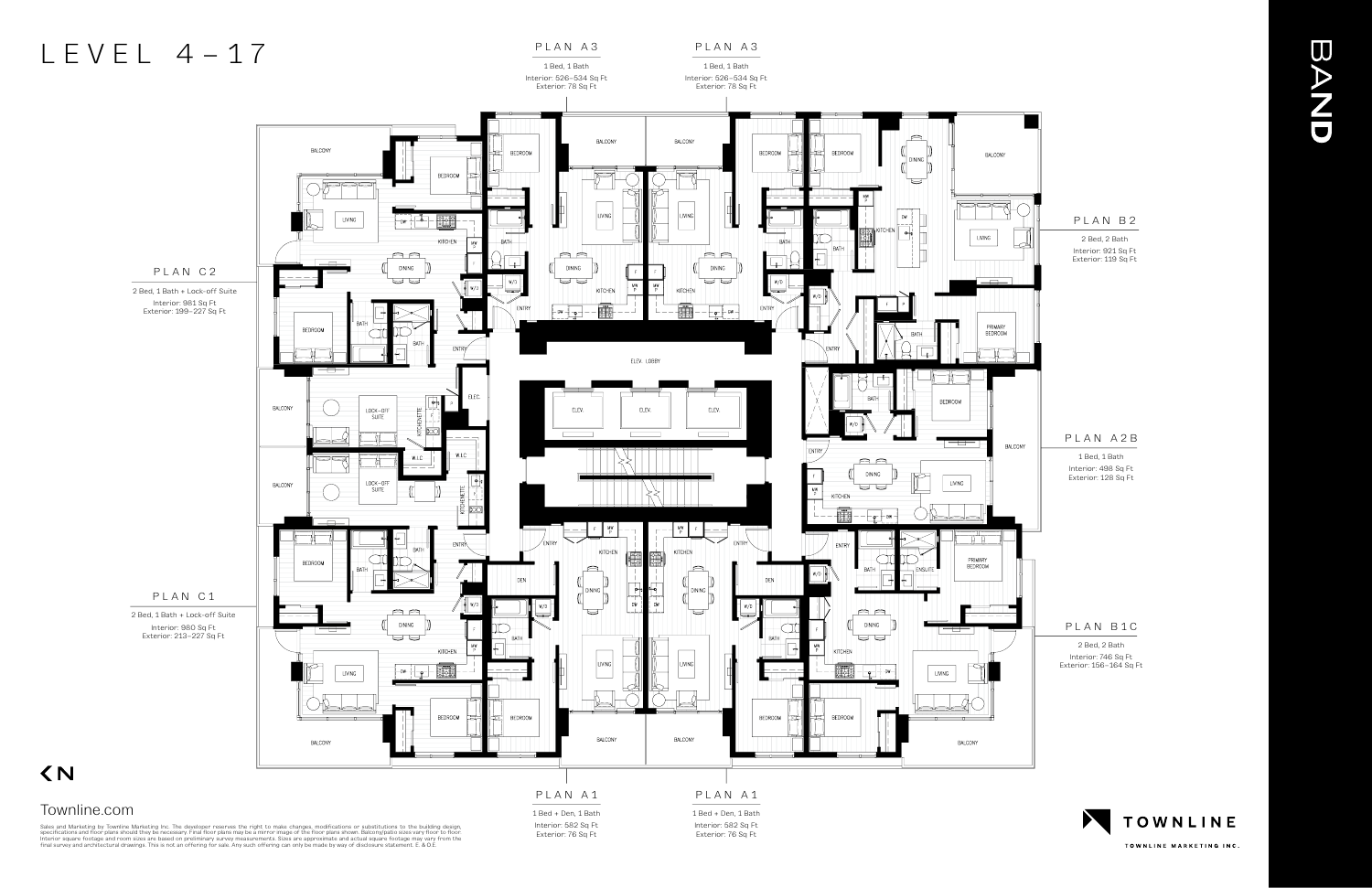PLAN A3

#### PLAN A3



Sales and Marketing by Townline Marketing Inc. The developer reserves the right to make changes, modifications or substitutions to the building design,<br>specifications and floor plans should they be necessary. Final floor p

 $\langle N$ 

TOWNLINE MARKETING INC.

# **BAND**

## LEVEL 18–20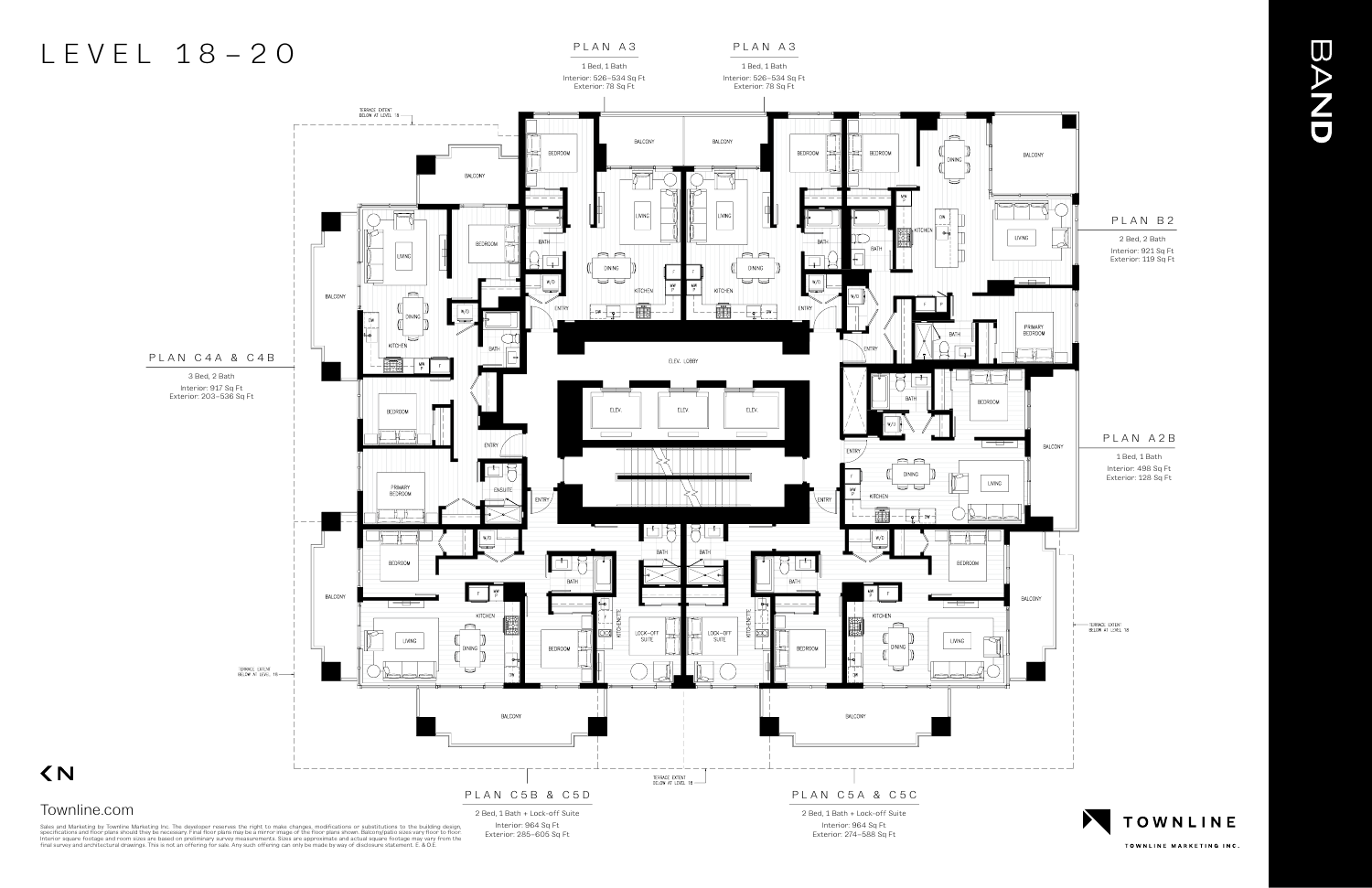#### PLAN A3 1 Bed, 1 Bath

Interior: 526–534 Sq Ft

#### PLAN A3

1 Bed, 1 Bath Interior: 526–534 Sq Ft



Sales and Marketing by Townline Marketing Inc. The developer reserves the right to make changes, modifications or substitutions to the building design,<br>specifications and floor plans should they be necessary. Final floor p

1 Bed + Den, 1 Bath Interior: 582 Sq Ft Exterior: 76 Sq Ft

1 Bed + Den, 1 Bath Interior: 582 Sq Ft Exterior: 76 Sq Ft



TOWNLINE MARKETING INC.

## **BAND**

### LEVEL 21–41

Townline.com

 $\langle N$